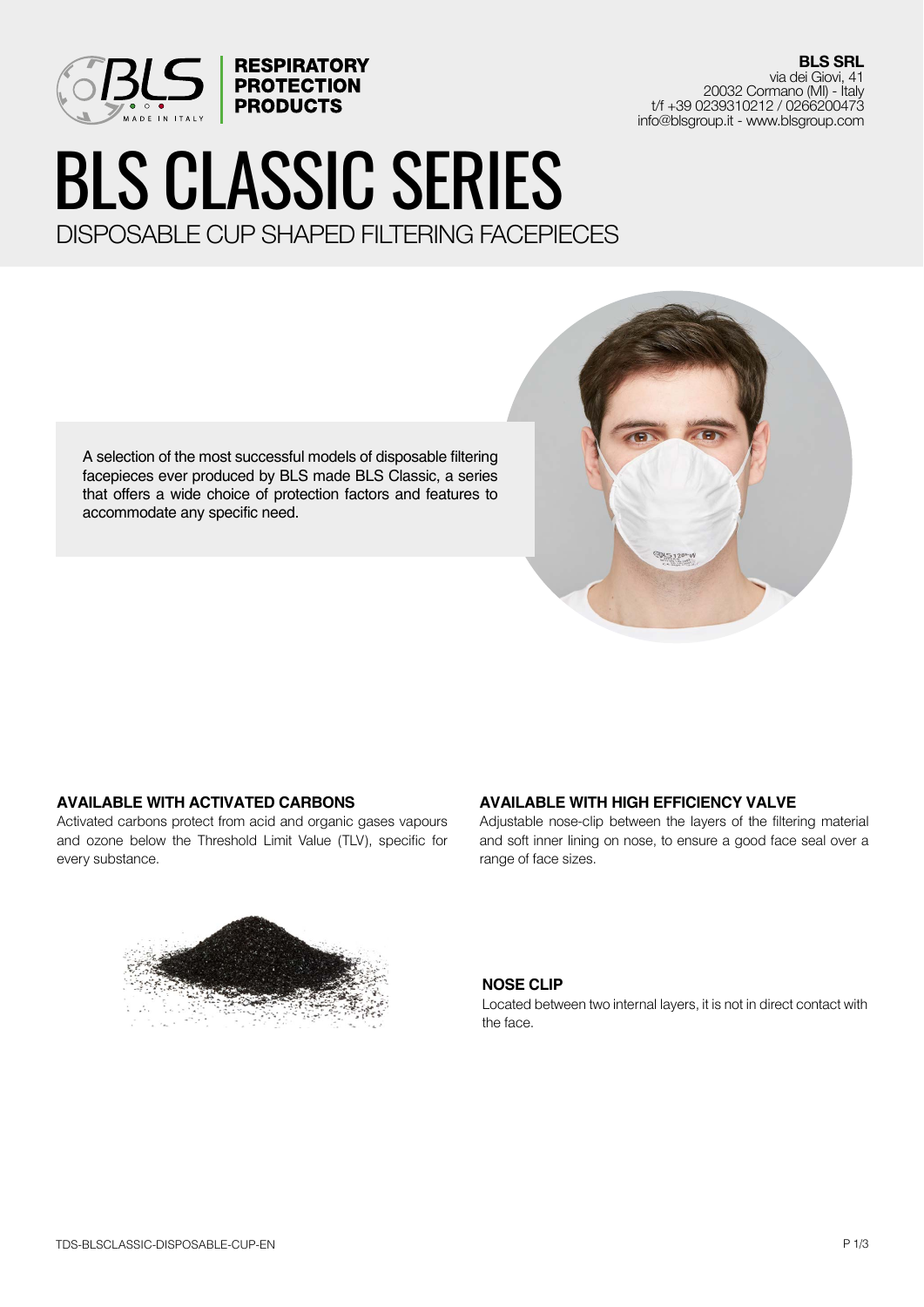

**BLS SRL** via dei Giovi, 41 20032 Cormano (MI) - Italy t/f +39 0239310212 / 0266200473 info@blsgroup.it - www.blsgroup.com

# BLS CLASSIC SERIES DISPOSABLE CUP SHAPED FILTERING FACEPIECES

**MATERIALS**

ELASTICS Thermoplastic elastomer (TPE) NOSE CLIP Reinforced Polypropylene (PP) VALVE Polypropylene (PP); Rubber GASKET Foamed polymer FILTERING MATERIAL Polypropylene (PP) ACTIVATED CARBONS LAYER Polyester (PES)

All components in direct contact with user's face are LATEX FREE

#### **TECHNICAL DATA**

| PRODUCT          | <b>CODE</b> | <b>CLASS of PROTECTION</b> | FPN        | <b>VALVE</b> | <b>CARBON LAYER</b> | <b>ELASTICS</b> |
|------------------|-------------|----------------------------|------------|--------------|---------------------|-----------------|
| <b>BLS 128BW</b> | 8006188     | FFP2 R D                   | 12* TLV    |              |                     | Welded          |
| <b>BLS 129BW</b> | 8006184     | FFP2 R D                   | 12* TLV    |              |                     | Welded          |
| <b>BLS 226B</b>  | 8006154     | FFP2 NR D                  | $12^*$ TLV |              |                     | Stapled         |

(NR) Not Reusable, 8 hours max (R) Reusable (TLV) Threshold Limit Value (D) The product passed Dolomite test, simulates a heightened level of solid particles (NPF) Nominal Protection Factor

(ACTIVATED CARBONS) Able to block gases&vapours organic and acid with concentrations lower that the TLV

## **TRANSPORT**

| <b>PRODUCT</b>   | CODE    | WEIGHT (g) | 0.TY/BOX | <b>Q.TY/CARTON</b> | <b>CARTON WEIGHT (Kg)</b> | <b>Q.TY/PALLET</b> |
|------------------|---------|------------|----------|--------------------|---------------------------|--------------------|
| <b>BLS 128BW</b> | 8006188 | 10         | 20       | 240                | 3,8                       | 8640               |
| <b>BLS 129BW</b> | 8006184 | 14         |          | 180                | 3.9                       | 6480               |
| _single pack     | 8006211 | 15         | 10       | 120                | 3,2                       | 4320               |
| <b>BLS 226B</b>  | 8006154 | 19         |          | 120                | 3.7                       | 4320               |

## **STORAGE**

SHELF-LIFE 10 years/5 years (models with activated carbon) TEMPERATURE  $+5^{\circ}C/+40^{\circ}C$ RELATIVE HUMIDITY <60%